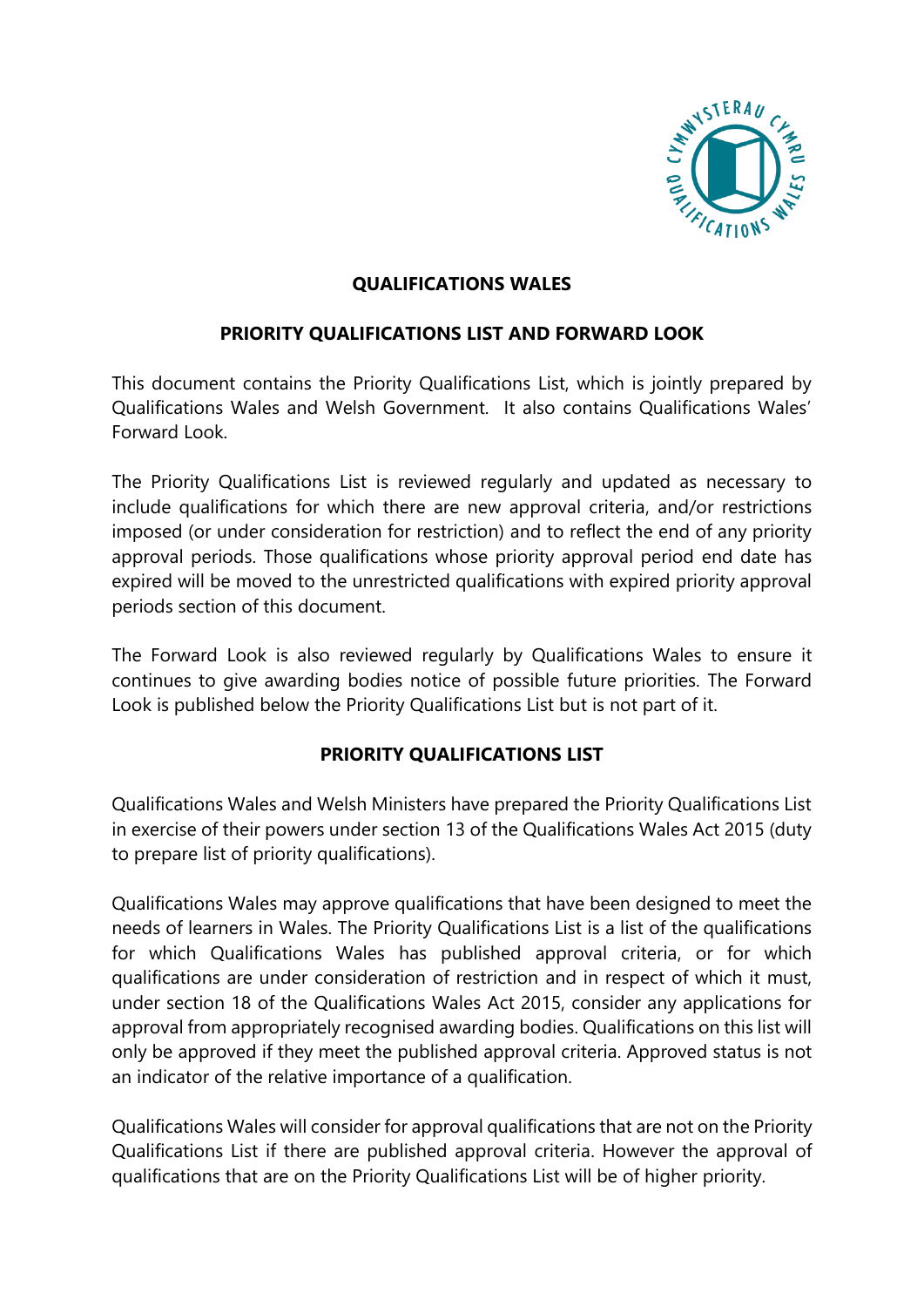

Qualifications Wales may also designate qualifications. Both approved and designated qualifications are provided by recognised awarding bodies and are eligible for use on publicly-funded programmes of training and education for learners under the age of 19. Designated qualifications are not necessarily unique to Wales and are usually available to learners in other countries of the UK. Qualifications Wales will work with recognised bodies in relation to applications for the designation of qualifications not on the Priority Qualifications List.

Qualifications Wales has published the **[Priority Qualifications List policy](http://qualificationswales.org/regulation/approval-of-qualifications/?lang=en&)**, which provides more detail of how the Priority Qualifications List is managed.

## **Restricted priority qualifications**

Qualifications Wales may apply a restriction to limit the number of forms of a qualification that may be approved at any time. This section contains two parts. Part 1 relates to those qualifications where Qualifications Wales has an intention to restrict. Representations in response to the notification to restrict will be considered before any determination to restrict is published. Determinations to restrict are indicated in Part 2.

### *Part 1 - Intentions to restrict*

There are no pending intentions to restrict that have not yet been determined

### *Part 2 - Determinations to restrict*

Qualifications Wales has restricted the following descriptions of qualifications to **one form each**:

Building Services and Construction Foundation qualification in Building Services Foundation qualification in Construction Progression qualification in Building Services Progression qualification in Construction Apprenticeship qualification in Building Services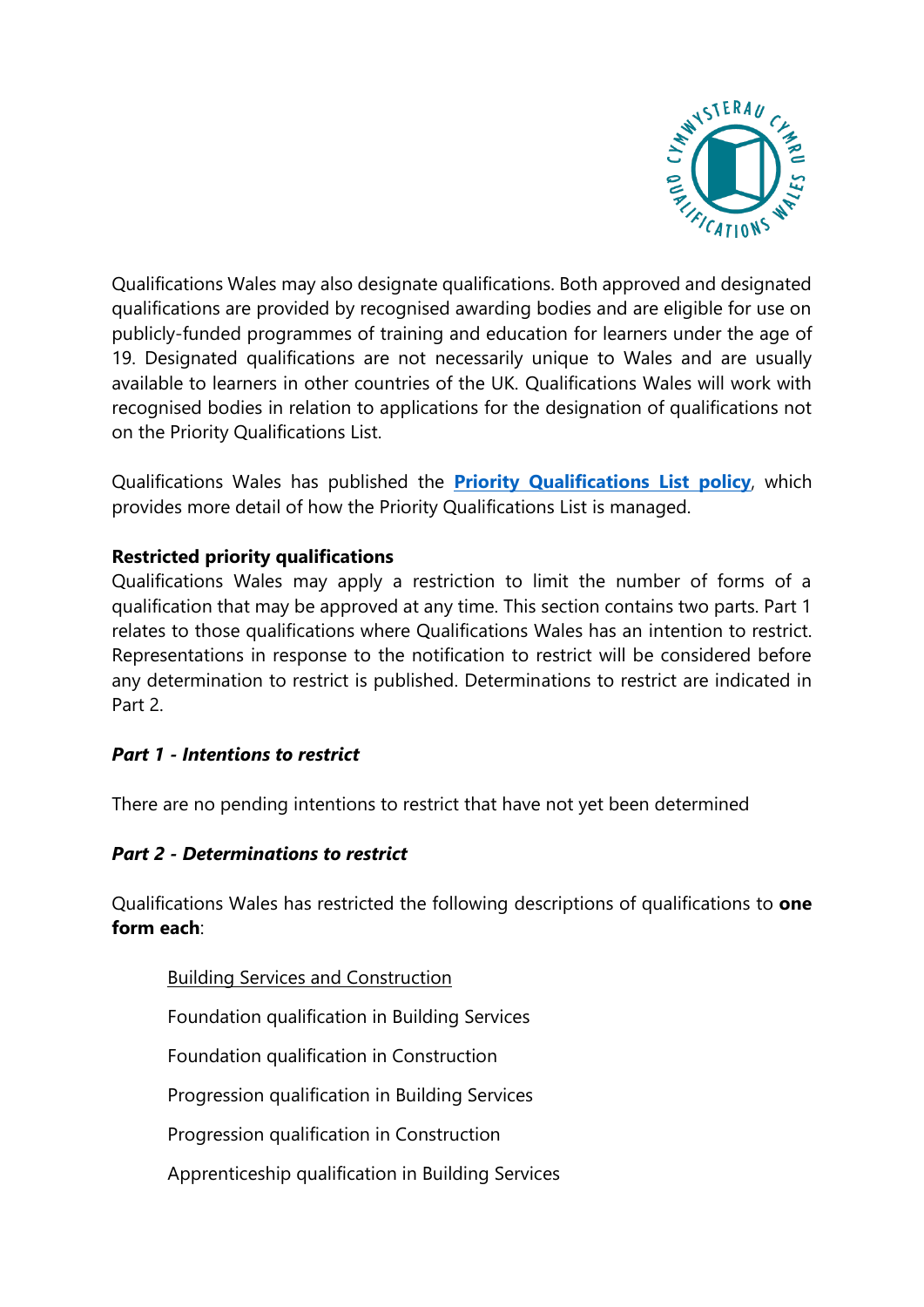

Apprenticeship qualification in Construction

### Health and Social Care, and Childcare

| GCSE Health and Social Care, and Childcare (single award)                                             |  |
|-------------------------------------------------------------------------------------------------------|--|
| GCSE Health and Social Care, and Childcare (double award) <sup>1</sup>                                |  |
| Level 2 Health and Social Care: Core                                                                  |  |
| Level 2 Children's Care, Play, Learning and Development: Core                                         |  |
| Level 2 Health and Social Care: Principles and Contexts                                               |  |
| Level 2 Health and Social Care: Practice (Adults)                                                     |  |
| Level 2 Children's Care, Play, Learning and Development: Practice and Theory                          |  |
| Level 2 Children's Care, Play, Learning and Development: Practice                                     |  |
| GCE A level and AS in Health and Social Care, and Childcare <sup>2</sup>                              |  |
| Level 3 Diploma in Health and Social Care: Principles and Contexts                                    |  |
| Level 3 Children's Care, Play, Learning and Development: Practice and Theory                          |  |
| Level 3 Health and Social Care: Practice (Adults)                                                     |  |
| Level 3 Health and Social Care: Practice (Children and Young People)                                  |  |
| Level 3 Children's Care, Play, Learning and Development: Practice                                     |  |
| Level 4 Preparing for Leadership and Management in Health and Social Care                             |  |
| Level 4 Preparing for Leadership and Management of Children's Care, Play,<br>Learning and Development |  |
| Level 5 Leadership and Management of Health and Social Care: Practice                                 |  |

**<sup>.</sup>** <sup>1</sup> The GCSE single and double award were previously identified as Level 1/2: Introduction to Health, Social Care and Child Care - Principles and Contexts

<sup>&</sup>lt;sup>2</sup> the A level, L3 Diploma in Health and Social Care, and Level 3 Children's Care, Play, Learning and Development: Practice and Theory qualifications together replace the two Level 3 knowledge qualifications identified in the previous List as "Principles, Theories and Contexts"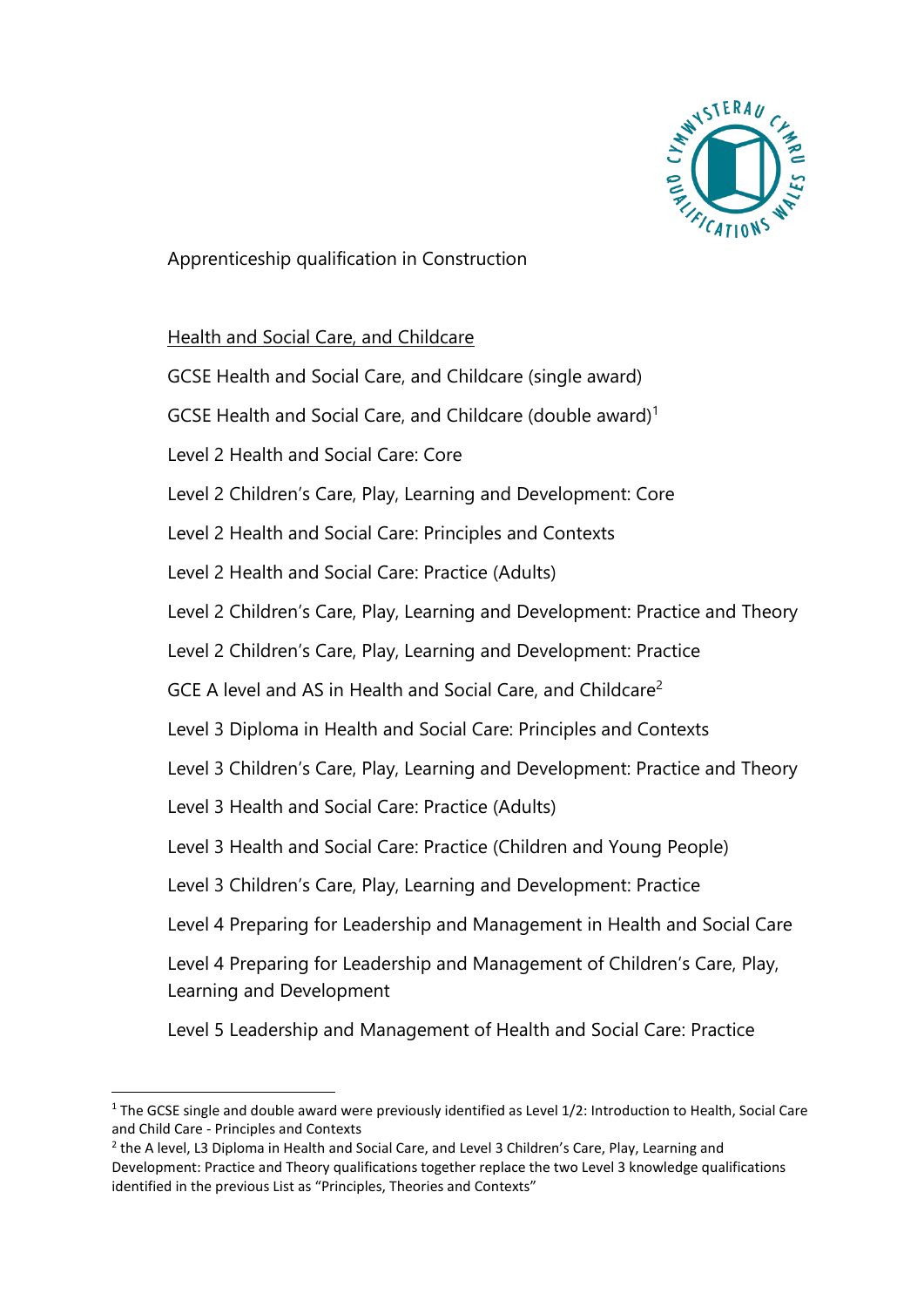

Level 5 Leadership and Management of Children's Care, Play, Learning and Development: Practice

Level 4 Health and Social Care with specialism

Level 4 Children's Care, Play, Learning and Development with specialism

# **Unrestricted qualifications with expired priority approval periods**

The priority approval periods for the following qualifications have expired. These qualifications continue to have current approval criteria and may be considered for approval.

Geography Welsh (second language) French **Drama** German Music Spanish **Physical Education** Music **Geography** Science suite French Drama German Physical Education Spanish History **Religious Studies** Food and Nutrition **Example 20** Design and Technology Religious Studies **Further Mathematics** Art and Design Government and Politics Business Law Computer Science Mathematics Design and Technology Media Studies Media Studies Welsh (second language)

**GCSEs AS and A levels**

The qualifications listed on the Priority Qualifications List were jointly agreed by the Cabinet Secretary for Education and Qualifications Wales and published on **5 July 2018**.